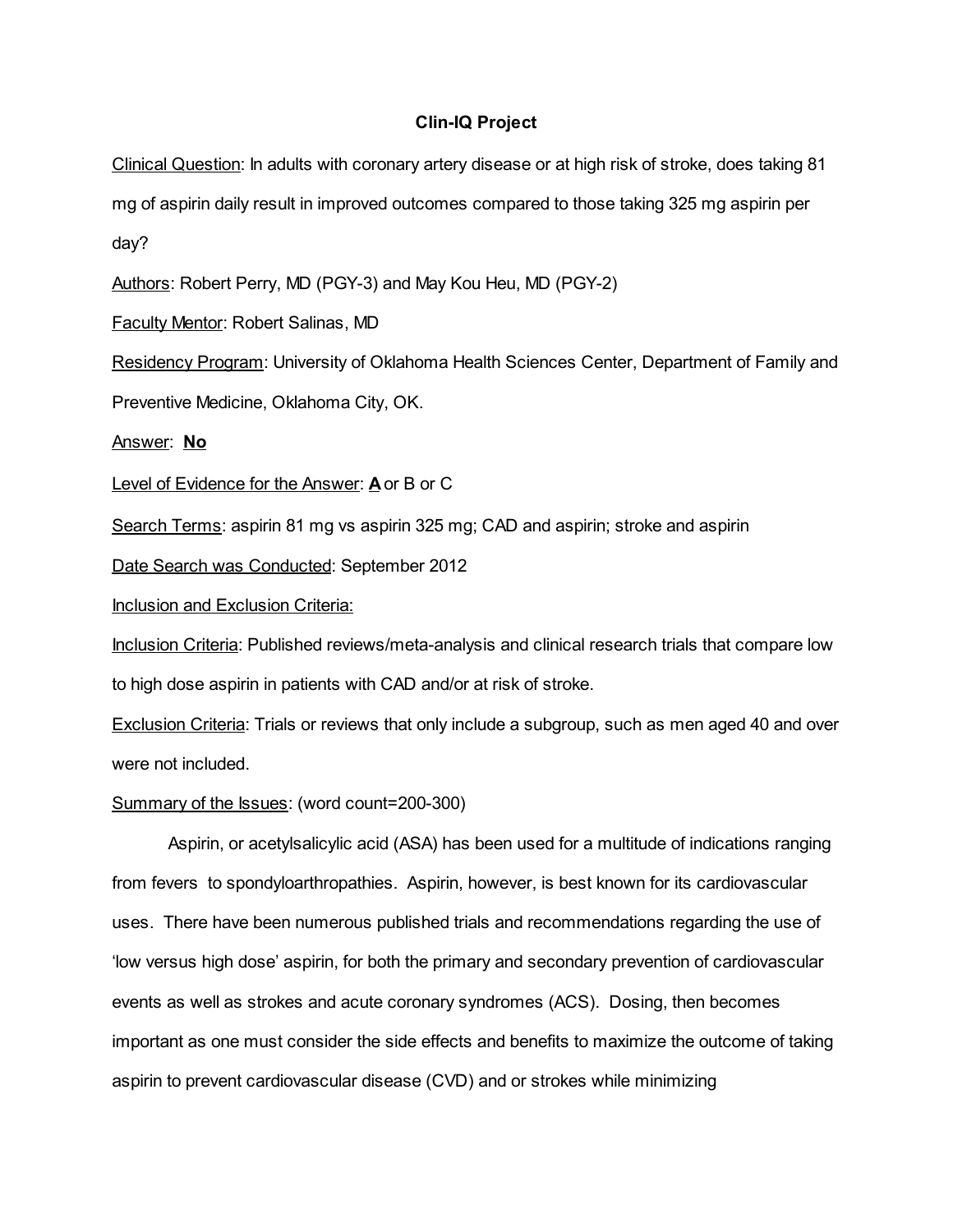#### Summary of the Evidence: (word count=500-700)

What is then the optimal dose of aspirin, when considering decreased platelet aggregation while sustaining coronary artery vasodilatation with minimal gastrointestinal toxicities? To properly evaluate this question, it is important to take into account several important considerations. This includes methods of ingestion, adequate acetylation of platelet function for ACS treatment and cardiovascular disease prevention while also managing adverse effect.

In regards to method of ingestion, different techniques and types of pills can influence Aspirin's effectiveness. Aspirin absorption and the onset of anti-platelet activity are significantly shortened by chewing or drinking solubilized aspirin with maximum inhibition of platelets achieved within 20-30 minutes compared to 60 minutes found with swallowing a whole pill. In a study of 18 volunteers, chewing an 81mg, 162mg or 325mg aspirin pill led to maximal inhibition of platelet function in 15 minutes with only the 162mg and 325mg doses. This rapid administration of aspirin by chewing tablets with a minimum dose of 162mg was found to be beneficial with treating ACS but found no advantage for chronic coronary artery disease (CAD)prevention. <sup>6</sup> In another study, evaluating the acute antiplatelet effects of 40mg, 100mg, 300mg, and 500mg doses of aspirin, the 300mg and 500mg doses were found to achieve equal levels of platelet inhibition 2 hours following ingestion. Enteric coated pills have not shown to be effective with protecting gastric mucosa, but they have been shown to significantly limiting aspirin's platelet inhibition<sup>7</sup>.

Current published data show that dosage of 50 to 1500 mg per day is an effective antithrombic agent. In the Antithrombotic Trialists' Collaboration of Antiplatelet Therapy (ATC) trl, low dose aspirin (75-150 mg/day) was shown to be an effective regimen, suggesting that 75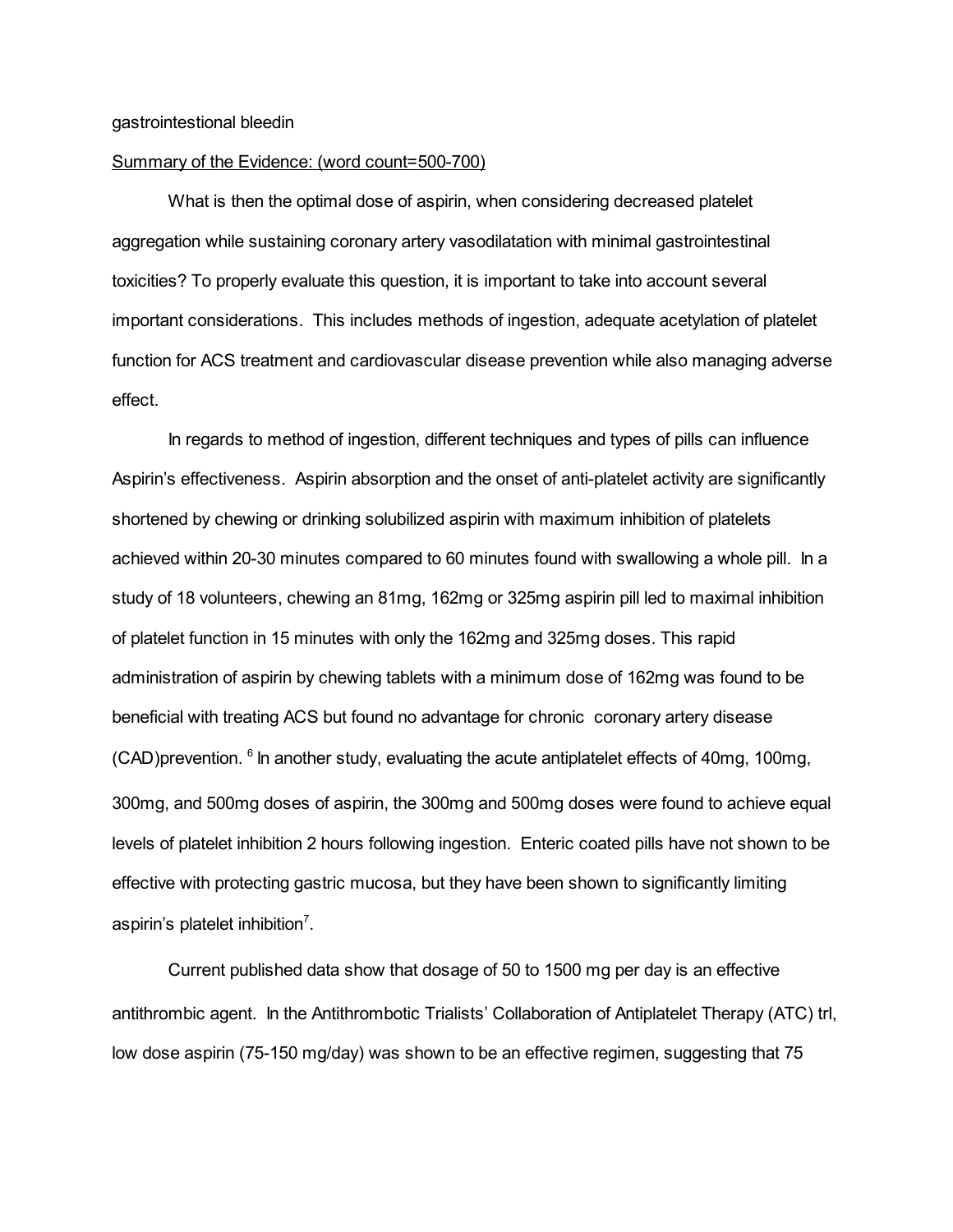mg/day should be the minimum effective daily dose. Doses greater than 300 mg/day were noted to cause more GI side effects. It is, however, safe to say that if GI toxicities were not a concern, low dose aspirin (75-162) and high dose aspirin (>162 mg/day), as in the BRAVO and CURE studies showed, may be used,as there were no significant difference in preventing the incidence of myocardial infarction, or stroke.

In a trial from the Dutch TIA study group, a significant benefit of higher dosages of aspirin up to 1300 mg was not found, with the lowest event rates realized among patients randomized to the low dose group. In this trial, 3131 individuals were randomized to receive either 283mg/d or 30mg/d of aspirin following a TIA or stroke. After a mean of 2.6 years of follow-up, the combined end point of vascular death, MI, or stroke was similar in the 2 groups (14.7% for 30mg/d vs 15.2% for 283 mg/d; hazard ratio, 0.91; 95% confidence interval [CI], 0.76-1.09 8 .

Evaluating the dose of aspirin for adverse effects appears to be mostly focused in regards to gastrointestional bleeding. Kaufman et al found that treatment with 75 mg/d dosage of aspirin was associated with an odds ratio of 2.3 for a bleeding ulcer (95% CI, 1.2-4.4), whereas 300 mg/d increased the odds ratio to 3.9 (95% CI, 2.5-6.3). They also found that enteric coated or buffered aspirin preparations do not appear to influence the risk of major bleeding in the upper GI tract.<sup>9</sup>

#### Table/Figure/Graph

| Aspirin dose | Odds Ratio (OR) | 95% CI      |
|--------------|-----------------|-------------|
| 75 mg        | 2.3             | $1.2 - 4.4$ |
| 150 mg       | 3.2             | $1.7 - 6.5$ |
| 300 mg       | 3.9             | $2.5 - 6.3$ |

Table 1. Risk of hospitalization for bleeding ulcer associated with aspirin prophylaxis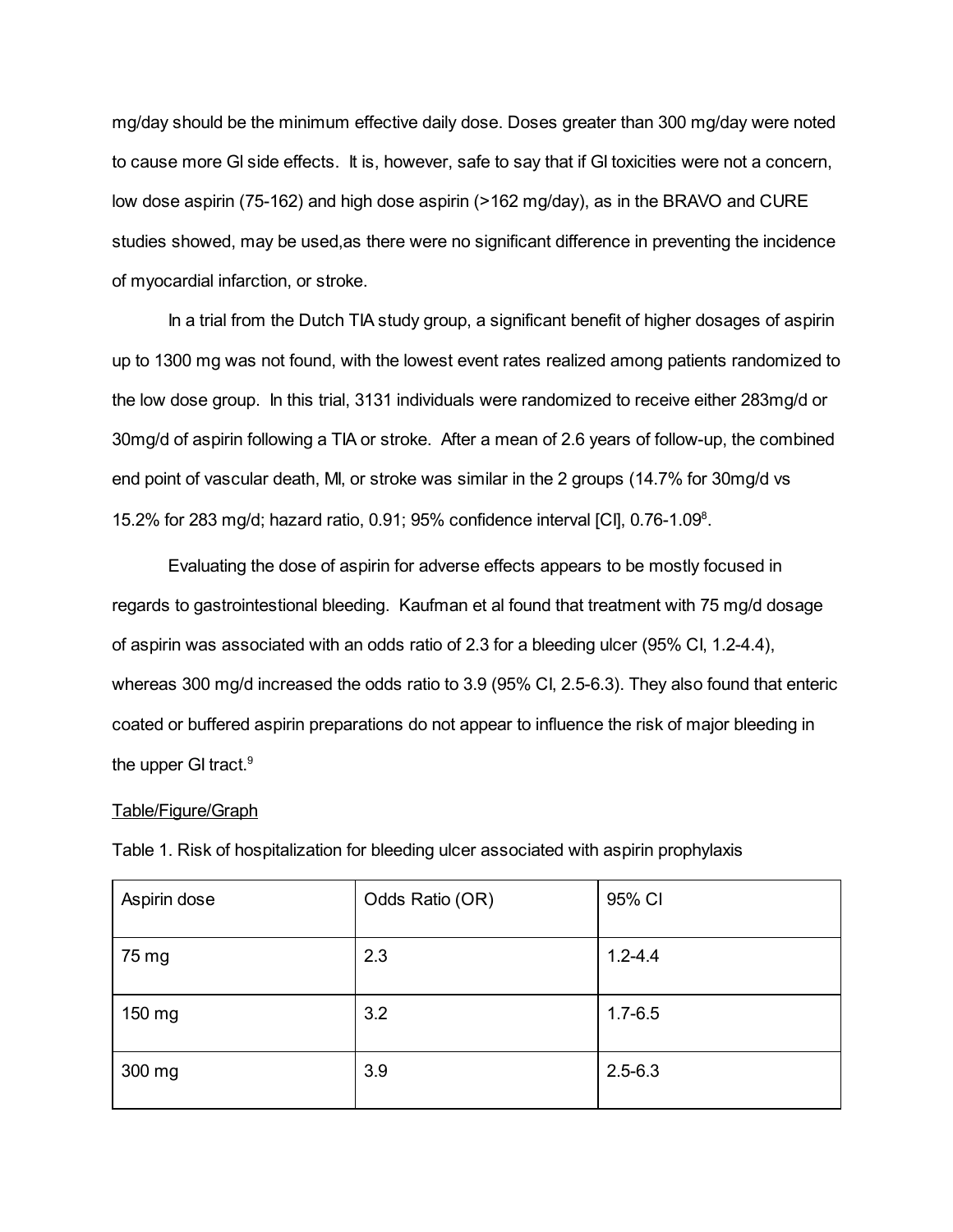Table 2. Combined end point of vascular death, myocardial infarction or stroke after 2.6 years follow up was similar in both groups.

| <b>Aspirin Dose</b> | % Death from vascular, MI or stroke |
|---------------------|-------------------------------------|
| 30 mg daily         | 14.7                                |
| 283 mg daily        | 15.2                                |

Aspirin is the most commonly used drug throughout the world. While it has been shown to be safe for the general public, its vast use predisposes the general population to risks even at low doses. Multiple studies have shown that there is an increased risk with high dose aspirin without improvement in efficacy. This research further suggests no improved outcomes with doses larger than 81mg except in situations needing acute platelet inhibition commonly found in ACS which recommend chewing 160-325mg of aspirin. The best antiplatelet regimen currently supported by clinical data is the daily use of 81 mg for cardiovascular disease prevention with the least associated gastrointestinal bleeding.

## Reference List (1-2 review articles, 2 evidence articles):

1. Zundorf U. 100 Years of Aspirin: The Future Has Just Begun. Leverkusen, Germany: Bayer AG;1997.

2. Gibson P. Salicylic acid for coronary thrombosis? Lancet. 1948;1:965.

3. Adams RJ, Albers G, Alberts MJ, Benavente O, Furie K, Goldstein LB, Gorelick P, Halperin J, Harbaugh R, Johnston SC, Katzan I, Kelly-Hayes M, Kenton EJ, Marks M, Sacco RL, Schwamm LH, American Heart Association; American Stroke Association. Update to the AHA/ASA recommendations for the prevention of stroke in patients with stroke and transient